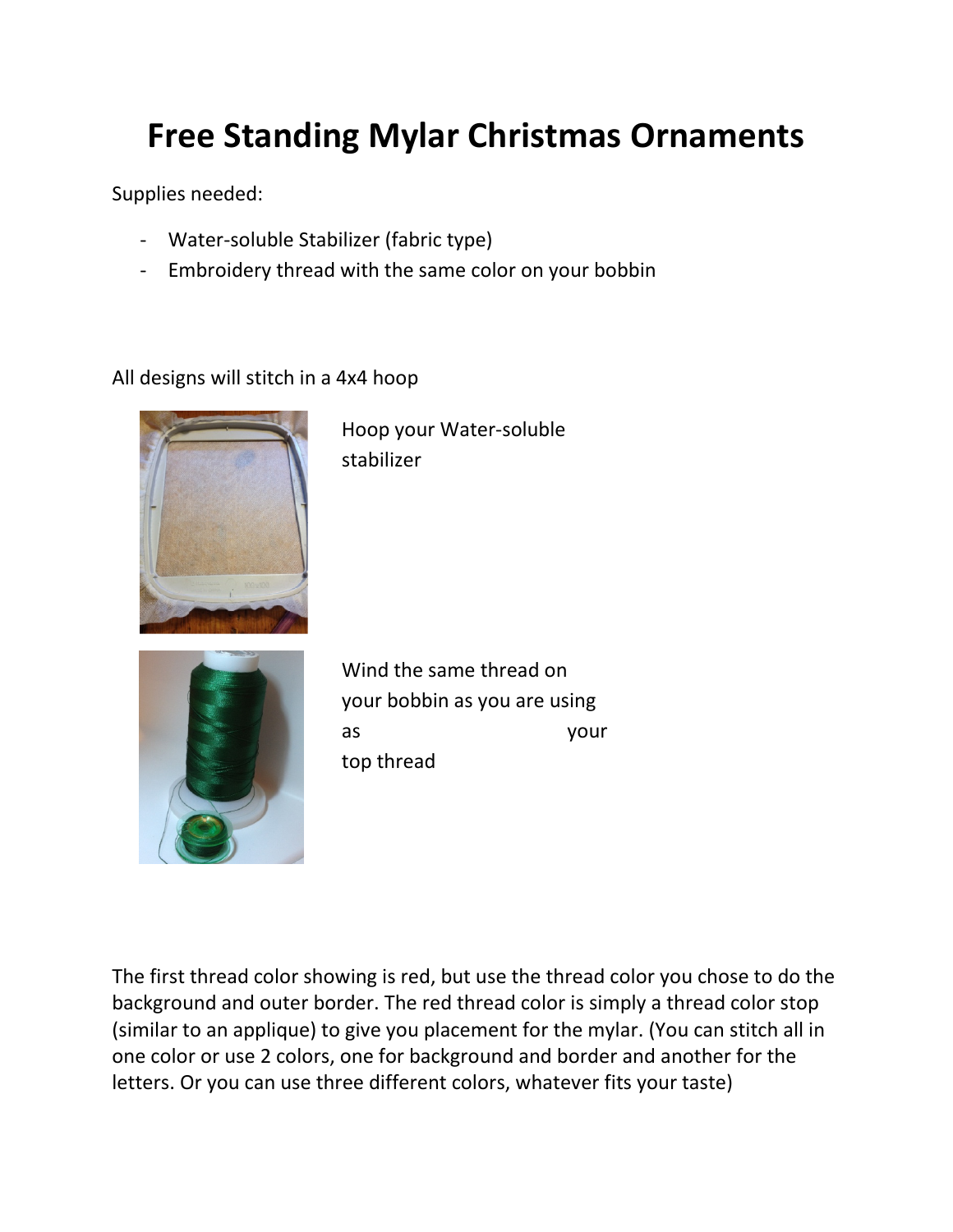

## Stitch the outline



Spray lightly back side of mylar with KK2000 (if you use another spray test it first on the mylar)



Place your mylar



Stitch the background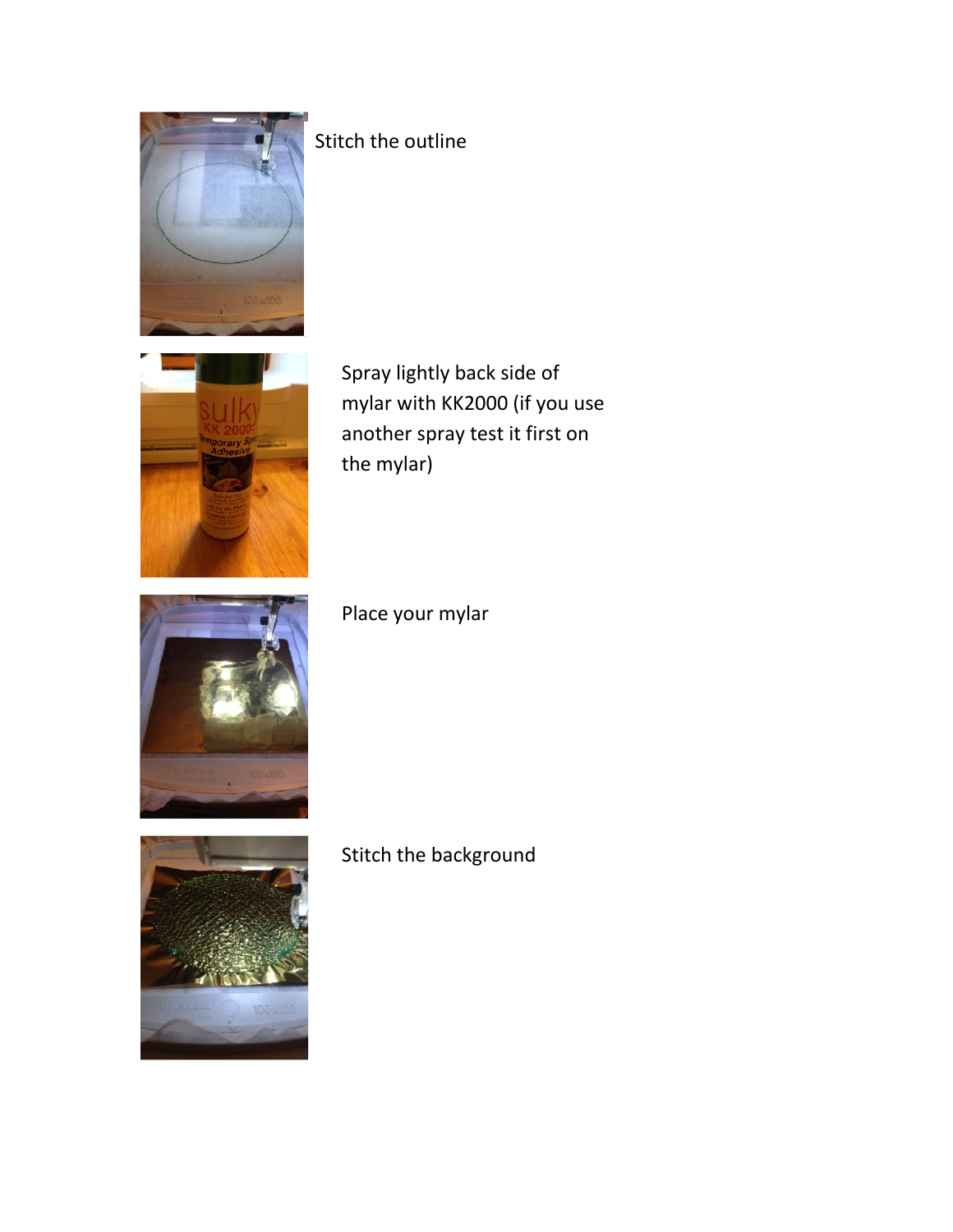

Stitch the letters (If you use a different color also wind your bobbin with the same color as the top thread)



Remove hoop from your machine and carefully tear away excess mylar. Put hoop back in machine and stitch cover stitching



When done stitching clip the jump stitches and trim the stabilizer

Soak the design in water to remove the water soluble stabilizer. After soaking, gently blot the excess moisture and lay flat to dry. You can also press it right side down under a dishcloth.